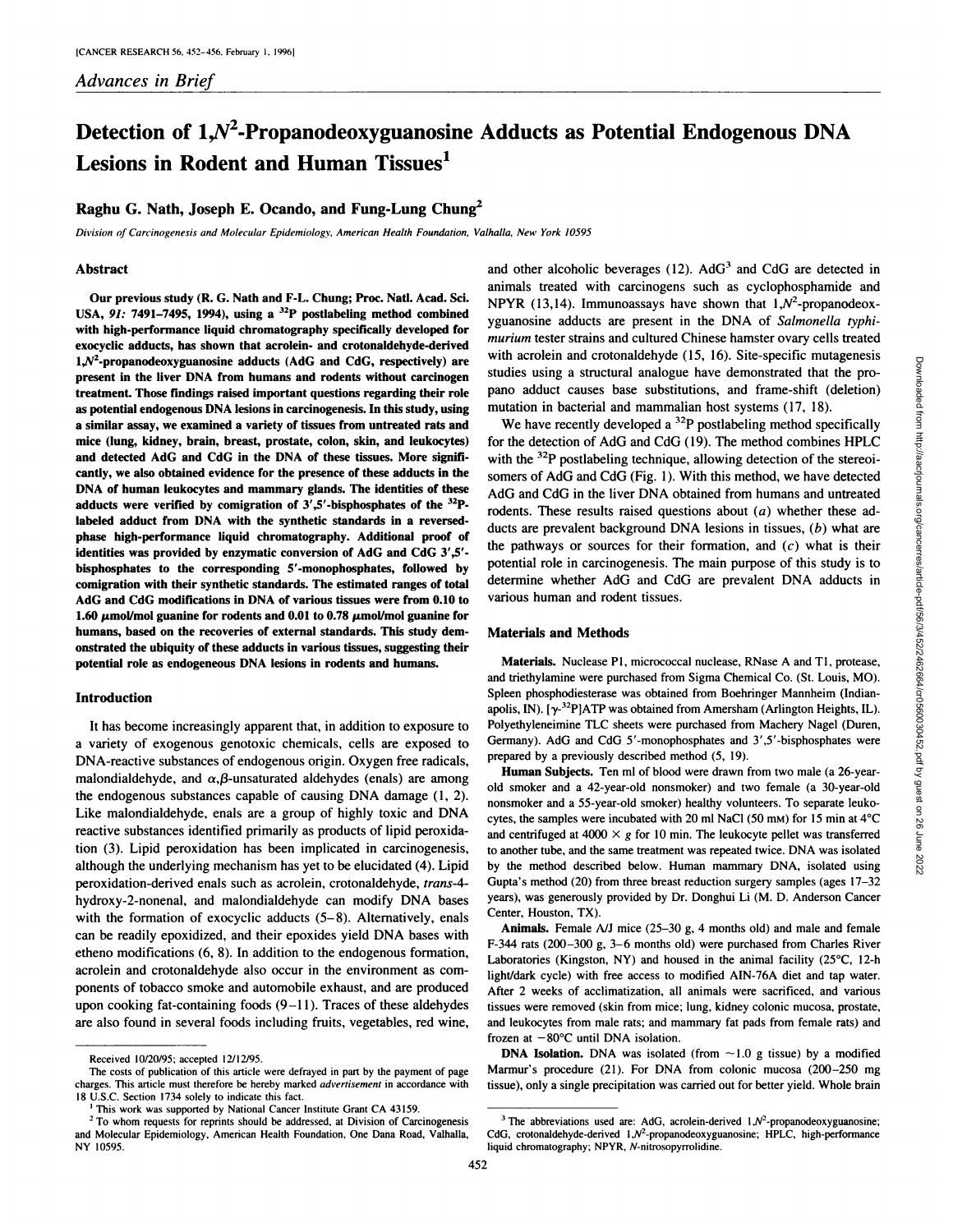

Fig. 1. Structures of AdG and CdG isomers. dR, deoxyribose.

DNA (from 3—4-month-old male Sprague-Dawley rats), isolated by Marmur's method, was provided by Dr.Cliff Conaway (American Health Foundation). The purity of DNA was assured by the  $260:280$  nm ratio ( $>1.8$ ), and DNA was stored at  $-80^{\circ}$ C until analysis.

Detection of Adducts by 32P Postlabeling Method Combined with HPLC. The assay used for adduct detection and quantification was similar to the previously published method (22). The adduct peaks were quantified by reversed-phase HPLC-radioflow analysis using the synthetic AdG and CdG as external standards for each set of samples from a given tissue. One blank  $H_2O$ sample was assayed by the same method before each set of DNA samples to ensure that the system was free of contamination. We have made the following changes to improve the method:  $(a)$  the initial HPLC prepurification is carried **out using a faster system with one column and 1 mM Tris-HC1 as buffer A** (HPLC system 1, described below). This step reduced the Tris concentration in the collected adduct fraction and, thus, improved the labeling efficiency (13);  $(b)$  only the fraction corresponding to AdG 2 and 3 was collected for labeling. AdG I, the earlier eluting AdG isomer, which elutes closely with dAMP, was not collected. This step minimized residual contamination by dAMP, which

not only decreaseslabeling efficiency but also interferes with the final analysis. The detection of AdG 1 is not affected because it is established that AdG 1 and 2 exist in equilibrium with equal amounts  $(5)$ ;  $(c)$  after labeling, adduct bisphosphates were first purified by a reversed-phase HPLC as described previously (22), followed by a simultaneous purification of AdG and CdG using an ion pair HPLC column (system 3). The purified adducts were finally **analyzed by reversed-phase HPLC-radioflow system 4; (d) for a more accurate** estimate of recoveries, AdG and CdG 3'-monophosphate standards were labeled in the presence of Tris-HC1 (pH 5.8) in a concentration identical to the Tris concentration of collected adduct fractions; and  $(e)$  for confirming the identities of adducts, the comigrating radioactive material was collected from system 3 and then purified to remove  $\text{NaH}_2\text{PO}_4$ , which retarded the hydrolysis by nuclease P1 on a citrate-succinate reversed-phase HPLC (system 5) instead of the ion pair HPLC used previously (22).

HPLC Systems. Details of instruments and columns used are as outlined in our previous paper (22). Various HPLC systems used are as described below. The flow rate for all of the systems was 0.6 ml/min.

**System 1comprised one Burdick & Jackson (Baxter Healthcare, McGaw**

Fig. 2. HPLC chromatograms showing comigration of the purified radio active peaks obtained from DNA of various rodent tissues with the synthetic active peaks obtained from DIVA of various fouem ussues with the symmetric<br>UV standards of the 3',5'-bisphosphates of AdG and CdG. Variation in retention times is due to column aging over several months. The dpm scale varied from 100-1500; however, sizes of the peaks should not be quantitatively compared because different volumes of DNA fractions were labeled and the analysis was done during different stages of radioactivity decay. (See Table 1 for the comparison of the range of adduct levels in various tissues.) Table I for the comparison of the range of adduct levels in various tissues.)

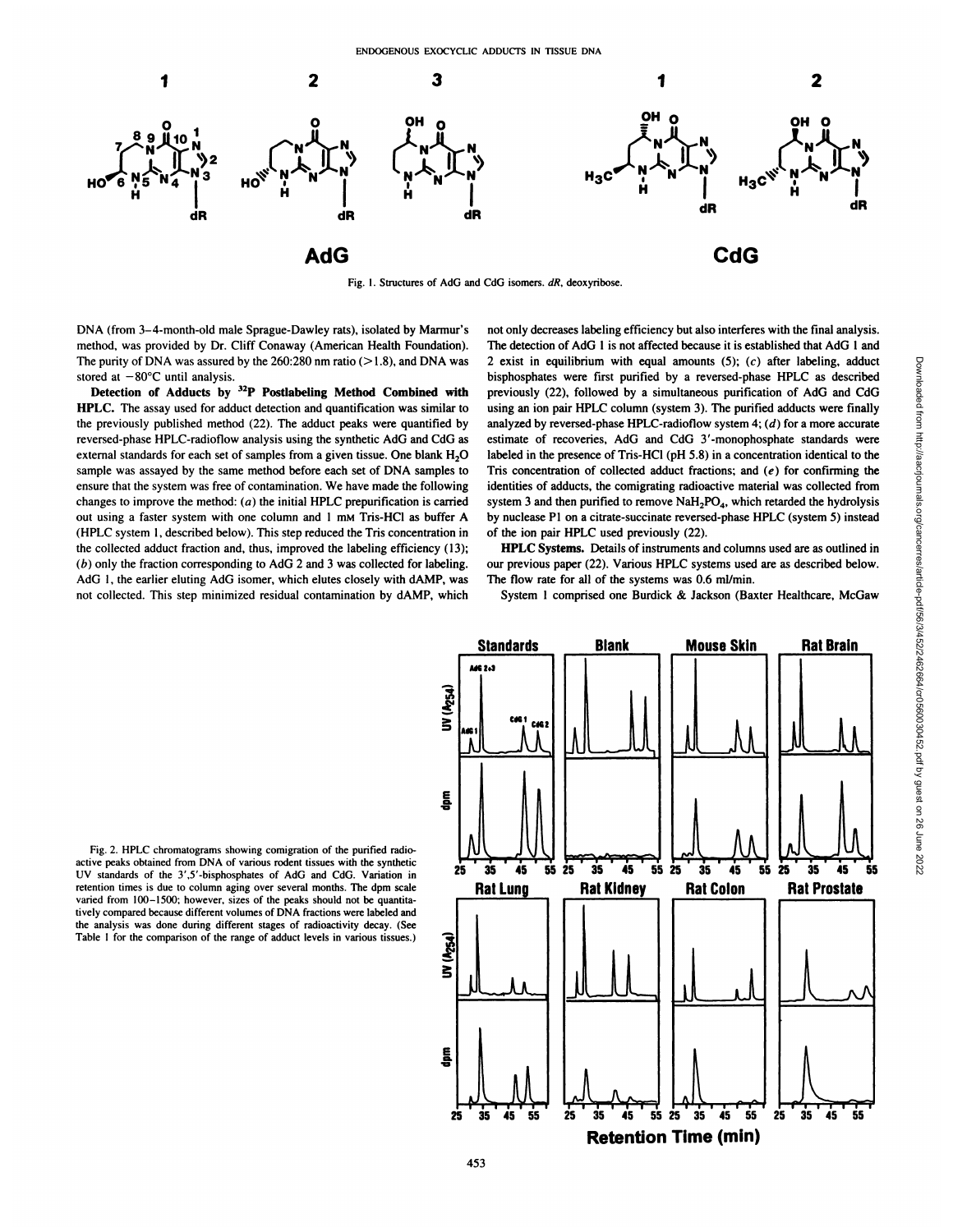Park, IL) 5- $\mu$ m 4.6-  $\times$  250-mm C<sub>18</sub> reversed-phase column [A, 1 mm Tris-HCl] (pH 5.8); B, methanol:water, 50:50; 0-30% B in 30 min].

System 2 comprised two columns identical to that used in system 1 con nected in series  $[A, 50 \text{ mM } \text{NaH}_2PO_4(pH 5.2); B, \text{ methanol:water}, 50:50, 0-25]$ min, 100% A, then 0-32% B, 25-65 min).

System 3 comprised one column as in system  $1 \nvert A$ , 25 mm triethylamine **phosphate (pH 6.5); B, methanol:water, 50:50; 0—30% B in 60 mm].**

**System 4 was similar to system 2, except that the pH of buffer A was 5.8**  $(0-15\% \text{ B in } 60 \text{ min}).$ 

System 5 comprised two columns as in system 2 [A, 10 mM sodium citrate and 15 mm sodium succinate (pH 5.8); B, methanol:water, 50:50; 0-15% B in 60 min].

## Results and Discussion

Recently, we reported the detection of the exocyclic propano ad ducts AdG and CdG in the liver DNA of humans and rodents without carcinogen treatment (22). It was speculated that these DNA adducts may be produced by endogenous pathways such as lipid peroxidation. Considering the potential implications of these observations, in this study, we examined a variety of tissues of rodents and humans and demonstrated that AdG and CdG are indeed prevalent background **DNA adducts in rodent and human tissues. The method of detection** used in this study was based on a previously described  $32P$  postlabeling assay with some modifications. The 32P postlabeling method is presently thought to be one of the most sensitive methods for detec tion of DNA adducts. However, this technique generally suffers from a number of drawbacks, most notably, poor quantification and non specific identification. These problems were alleviated in our studies by the use of synthetic adducts as external standards and by combin ing with HPLC for purification and quantification. In the present study, changes were made to the previous method to minimize the interference peaks, improve the labeling efficiency, obtain better estimates of recovery, and shorten the assay time (see "Materials and Methods"). The current method offered remarkable sensitivity, allowing the detection of as low as 0.1 fmol of AdG and CdG. Further, this method usually needs less than 50  $\mu$ g of DNA sample, an important advantage for studies of human samples. However, with all of these improvements, the assay is still hampered by a lack of internal standards for more accurate quantifications.

Typical HPLC chromatograms showing comigrations of radioac tive peaks obtained from DNA of various rodent tissues with the synthetic adduct standards are shown in Fig. 2. Comigrations were also demonstrated with DNA samples from human leukocytes and mammary glands. Fig. 3 shows the chromatograms obtained from these two tissues of rats and humans. Additional proof of identities of adducts in each tissue was obtained from conversion of the labeled adduct 3',5'-bisphosphates with nuclease P1 to the corresponding 5'-monophosphates. Comigration of the resulting adduct 5'-mono phosphates with the synthetic adduct 5'-monophosphates confirmed the identities of the adducts. Fig. 4 depicts the comigration of purified **AdO and CdG 5'-monophosphates from rat leukocyte DNA with their** UV standards after conversion. Similar results were obtained for all other tissues. Thus, the present study provides unambiguous evidence for the presence of AdG and CdG in avariety of tissues of rodents and humans. The consistent detection of these lesions in tissue DNA examined thus far suggests that it is highly likely that they are also to be found in tissues not yet examined.

Levels of AdG and CdG in tissue DNA were estimated based on the recoveries of the external standards, as shown in Table 1.The intra and interassay variabilities were in the range of  $16-35\%$  and  $8-19\%$ , respectively, as determined by analyzing a given sample 6 times in 3 separate assays. A wide variability was observed for each tissue, possibly due to individual variations. It is noted, however, that in all



Fig. 3. HPLC chromatograms showing comigration of the purified radioactive peaks and CdG standards. For human leukocyte DNA, the early peak eluting at 20 min was identified as deoxyadenosine 3',S'-bisphosphate. This chromatogram obtained from hu man leukocytes, unlike others, was obtained by the method described earlier (22).

tissues the AdG levels appeared to be higher than CdG. Among AdG isomers, AdG 3 was the major adduct detected, and the levels of AdG 1 were too low to be quantified or detected in most tissues. Whether this is due to its stereoselective formation and/or poor repair is presently not known. It also appeared that each tissue had a distinct pattern of adduct distribution. For example, brain seemed to contain higher CdG than most other tissues, whereas prostate and mammary glands contained primarily AdG. The tissue-specific pattern and ste reoselectivity of adduct detection suggest that these adducts are not products of artifacts from DNA isolation. In addition, we observed comparable levels of AdG and CdG in rat liver DNA isolated with and without the addition of antioxidant vitamins (vitamins C and E) plus sodium mercaptoethane sulfate (an enal scavenger) during DNA iso lation. The amount of AdG and CdG detected in DNA could represent the basal levels of these adducts in each tissue, possibly a steady state resulting from continuous formation and repair. It is, however, not yet clear whether an endogenous or exogenous route of exposure is predominantly responsible for these DNA modifications. Lipid per oxidation is an endogenous source of acrolein and crotonaldehyde (3). Acrolein is also a product of polyamine oxidation (23). Crotonalde hyde has been detected in human blood (24). A major source of human exposure to acrolein is cigarette smoke (10); however, the levels of AdG in leukocyte DNA were not significantly different between smokers and nonsmokers in the small number of samples that we examined in this study. CdG was detected in the liver DNA of the NPYR-treated rats (13). Some of the tissue CdG could be attributed to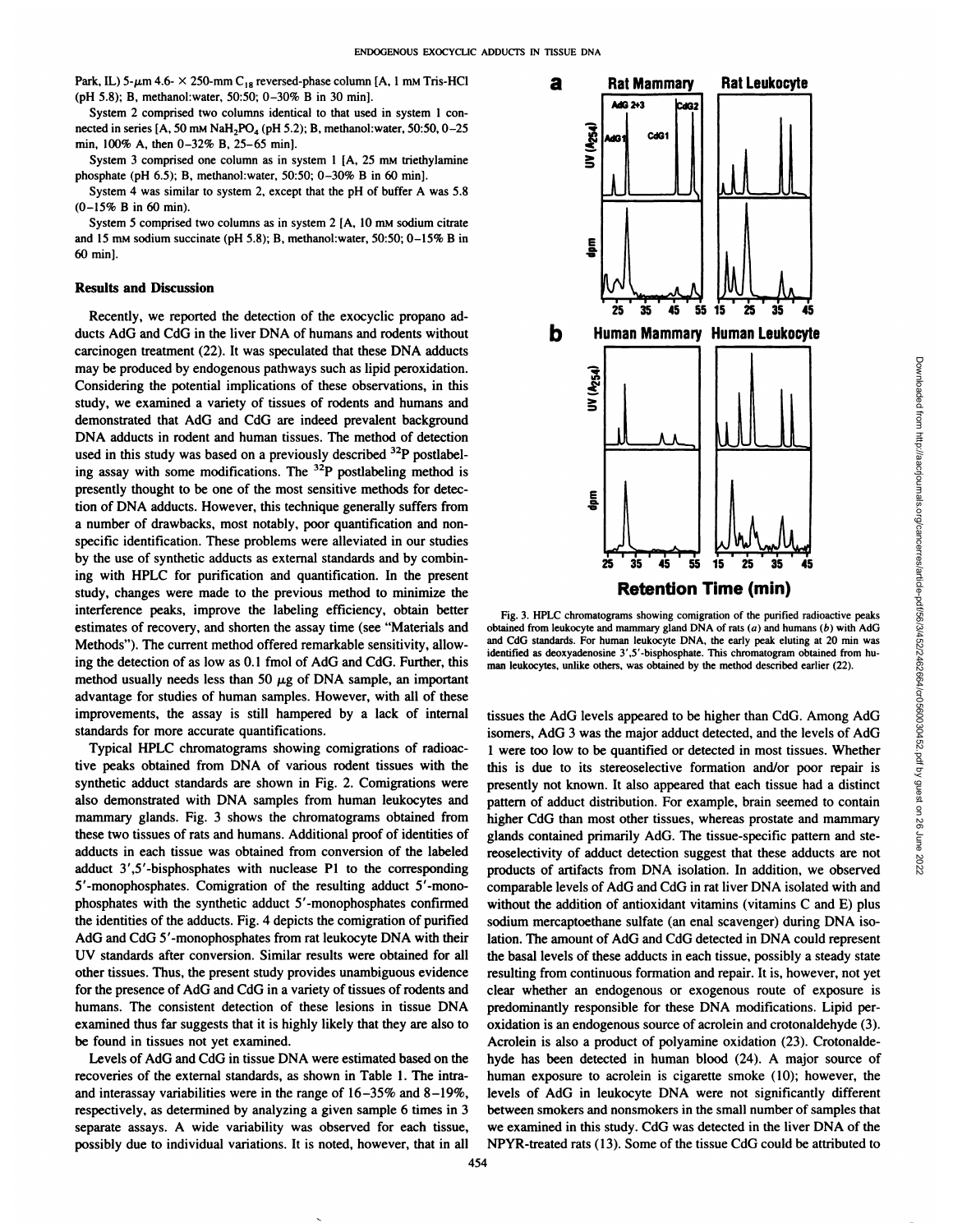

Fig. 4. Confirmation of AdG and CdG in rat leukocyte DNA after conversion of the purified labeled adduct 3',5'-bisphosphates to 5'-monophosphates with nuclease P1 (see "Materials and Methods"). Upper panels, synthetic UV standards; lower panels, radioactive adduct peaks obtained from leukocyte DNA. After conversion of the 3',5'bisphosphates, a major radioactive peak was found to comigrate with the 5'-monophos phates of AdG 2 and 3 in a. A residual radioactivity was still detected for the 3',S' bisphosphate of AdG 2 and 3 due to incomplete conversion. In  $b$ , the conversion of the  $3'$ , 5'-bisphosphates of CdG resulted in a reversed eluting sequence for CdG 1 and 2 at the  $3$ 5'-monophosphate level. After conversion, CdG 1, the predominant CdG isomer (see Fig. 3) and CdG 2 comigrated with the corresponding 5'-monophosphates of CdG 1 and 2.

Table 1 Range of AdG and CdG adducts (umol/mol guanine) in various rodent and *human tissues*

| <b>Tissue</b>           | AdG <sub>3</sub> | CdG1            | CdG2            | $AdG + CdG$     |
|-------------------------|------------------|-----------------|-----------------|-----------------|
| Mouse skin $(5)^a$      | $0.270 - 0.557$  | $0.021 - 0.076$ | $0.020 - 0.073$ | $0.311 - 0.706$ |
| Rat brain $(3)^p$       | $0.267 - 0.431$  | $0.213 - 0.420$ | $0.184 - 0.271$ | $0.664 - 1.122$ |
| Rat lung (4)            | $0.371 - 0.647$  | $0.048 - 0.166$ | $0.069 - 0.303$ | $0.488 - 1.116$ |
| Rat kidney (4)          | $0.055 - 0.165$  | $0.042 - 0.105$ | $0.014 - 0.107$ | $0.111 - 0.377$ |
| Rat colon (5)           | 0.245-0.934      | $0.010 - 0.068$ | $0.034 - 0.067$ | 0.289-1.069     |
| Rat prostate (6)        | $0.088 - 0.673$  | $0.007 - 0.047$ | $0.011 - 0.078$ | $0.106 - 0.798$ |
| Rat mammary (4)         | $0.106 - 0.134$  | $0.004 - 0.013$ | $0.005 - 0.010$ | $0.115 - 0.157$ |
| Rat leukocyte (3)       | $0.154 - 0.290$  | 0.058-0.094     | $0.016 - 0.027$ | $0.228 - 0.411$ |
| Human mammary (3)       | $0.010 - 0.660$  | 0.004-0.077     | $0.006 - 0.051$ | $0.020 - 0.788$ |
| Human leukocyte $(3)^c$ | $0.003 - 0.025$  | $0.005 - 0.025$ | $0.003 - 0.011$ | $0.011 - 0.061$ |
|                         |                  |                 |                 |                 |

**a Number in parenthesis is the number of samples analyzed.**

**b Sprague-Dawley rat.**

*C DNA of this tissue was assayed by the previous method (22).*

exposure to NPYR, a rat liver carcinogen found in the environment and in processed meats (25). NPYR is also a product of endogenous nitrosation of pyrrolidine, which is a widely occurring secondary amine (26). Judging from the high reactivity of acrolein and croton aldehyde, particularly toward cellular sulfhydryls, it is conceivable that only a very small fraction of exogenously exposed enals may reach DNA. To maintain the levels of modifications detected in this study, it would appear that cells have to be constantly exposed to **amounts of enals considerably higher than what is known to be present in the environment. Alternatively, the levels of adducts de** tected in rodents could be a result of lifetime accumulation due to **inefficient repair. In this context, it is plausible that DNA from younger subjects will contain lower levels of adduct than older sub** jects. The age-related effect on the levels of AdG and CdG is currently being investigated.

The detection in various tissues of significant levels of exocyclic DNA modifications suggests their endogenous origin and poses important questions about their potential roles in carcinogenesis. Thus far, the strongest evidence for their roles in carcinogenesis, perhaps, comes from studies that showed increased levels of these adducts in the liver DNA of rodents treated with NPYR (13), and from studies of site-specific mutagenesis in E. coli and mammalian cells that showed that  $1, N^2$ -propanoguanine is a mutagenic lesion, inducing primarily G to T transversions (18). Besides the exocyclic adducts described here, many other endogenous DNA lesions have been identified in tissues, including oxidative damage, deamina tion, depurination, and alkylated bases (1). Exocyclic etheno and the malondialdehyde-derived adducts have been detected recently in humans and rodents (27, 28). Thus, exocyclic adducts appear to have emerged as a novel class of endogenous DNA damage. Future studies should focus on the identification of endogenous sources for the formation of these adducts and their role in carcinogenesis.

## Acknowledgments

Figure 1.1. The authors of these acqueus and their fore in cancinogeness.<br>
The authors thank Drs. Leonard Cohen, Bandaru Reddy, C. V. Rao, John<br>
The authors thank Drs. Leonard Cohen, Bandaru Reddy, C. V. Rao, John<br>
The aut Richie, and Jagvir Singh for their assistance in obtaining tissues for DNA isolation, and Nancy Lee and Sui Lee for helping with DNA isolation. We gratefully acknowledge Drs. Donghui Li and Cliff Conaway for providing human mammary and rat brain DNA.

#### **References**

- I. Marnett, L. J., and Burcham, P. C. Endogenous DNA adducts: potential and paradox. Chem. Res. Toxicol., 6: 771—785, 1993.
- 2. Shigenaga, M. K., Hagen, T. M., and Ames, B. N. Oxidative damage and mitochon drial decay in aging Proc. Natl. Acad. Sci. USA, 91: 10771-10778, 1994.
- 3. Esterbauer, H., EckI, P., and Ortner, A. Possible mutagens derived from lipids and lipid precursors. Mutat. Res., 238: 223—233,1990.
- 4. Chung, F-L., Chen, H-i. C., Guttenplan, J. B., Nishikawa, A., and Hard, G. C. 2,3-Epoxy-4-hydroxynonanal as a potential tumor-initiating agent of lipid peroxida tion. Carcinogenesis (Lond.), 14: 2073—2077,1993.
- 5. Chung, F-L., Young, R., and Hecht, S. S. Formation of cyclic  $1, N^2$ -propanodeoxyguanosine adducts in DNA upon reaction with acrolein or crotonaldehyde. Cancer Res., 44: 990-995, 1984.
- 6. Sodum, R. S., and Chung, F-L. Stereoselective formation of in vitro nucleic acid adducts by 2,3-epoxy-4-hydroxynonanal. Cancer Res., 51: 137-143, 1991.
- 7. Winter, C. K., Segall, H. J., and Haddon, W. F. Formation of cyclic adducts of deoxyguanosine with the aldehydes trans-4-hydroxy-2-hexanal and trans-4-hydroxy-2-nonenal in vitro. Cancer Res., 46: 5682—5686,1986.
- 8. Marnett, L. J. DNA adducts of  $\alpha$ ,  $\beta$ -unsaturated aldehydes and dicarbonyl compounds. IARC Sci. Publ., 125: 151—163,1994.
- 9. IARC. IARC Monographs on the Evaluation of the Carcinogenic Risk of Chemicals **to Humans. Vol. 19, pp. 479—494.Lyon, France: IARC, 1979.**
- 10. Wynder, E. L., Goodman, D. A., and Hoffmann, D. Ciliatoxic compounds in cigarette smoke. II. Carboxylic acids and aldehydes. Cancer (Phila.), 18: 505—509, 1965.
- I 1. Bauer, K., Czech, K., and Porter, A. Severe accidental acrolein intoxication at home. Wien. Klin. Wochenschr., 89: 243–244, 1977.
- 12. Feron, V. I., Til, H. P., de Vrijer, F., Woutersen, R. A., Cassee, F. R., and van Bladeren, P. J. Aldehydes: occurrence, carcinogenic potential, mechanism of action and risk assessment. Mutat. Res., 259: 363—385,1991.
- 13. Chung, F-L., Young, R., and Hecht, S. S. Detection of cyclic  $1, N^2$ -propanodeoxyguanosine adducts in DNA of rats treated with N-nitrosopyrrolidine and mice treated with crotonaldehyde. Carcinogenesis (Lond.), 10: 1291-1297, 1989.
- 14. Wilson, V. L., Foiles, P. G., Chung, F-L.. Povey, A. C., Frank, A. A., and Harris, C. C. Detection of acrolein and crotonaldehyde DNA adducts in cultured human cells and canine peripheral blood lymphocytes by <sup>32</sup>P-postlabeling and nucleotide chro**matography. Carcinogenesis (Lond.), 12: 1483—1490,1992.**
- 15. Foiles, P. G., Akerkar, S. A., Miglietta, L. M., and Chung, F-L. Formation of cyclic deoxyguanosine adducts in Chinese hamster ovary cells by acrolein and crotonalde hyde. Carcinogenesis (Lond.), 11: 2059-2061, 1990.
- 16. Foiles, P. G., Akerkar, S. A., and Chung, F-L. Application of an immunoassay for cyclic acrolein deoxyguanosine adducts to assess their formation in DNA of Salmo*nella typhimurium under conditions of mutation induction by acrolein. Carcinogen* esis (Lond.), 10: 87—90,1989.
- 17. Benamira, M., Singh, U., and Marnett, L. 3. Site-specific frameshift mutagenesis by a propanodeoxyguanosine adduct positioned in the (CpG)<sub>4</sub> hot-spot of Salmonella *typhimurium his D3052 carried on an Ml3 vector. J. Biol. Chem., 267: 22392—22400,* 1992.
- 18. Moriya, M., Zhang, W., Johnson, F., and Grollman, A. P. Mutagenic potency of exocyclic DNA adducts: marked differences between Escherichia coli and simian kidney cells. Proc. Nail. Acad. Sci. USA, 91: 11899—11903, 1994.
- 19. Nath, R. G., Chen, H-J. C., Nishikawa, A., Young-Sciame, R., and Chung, F-L.